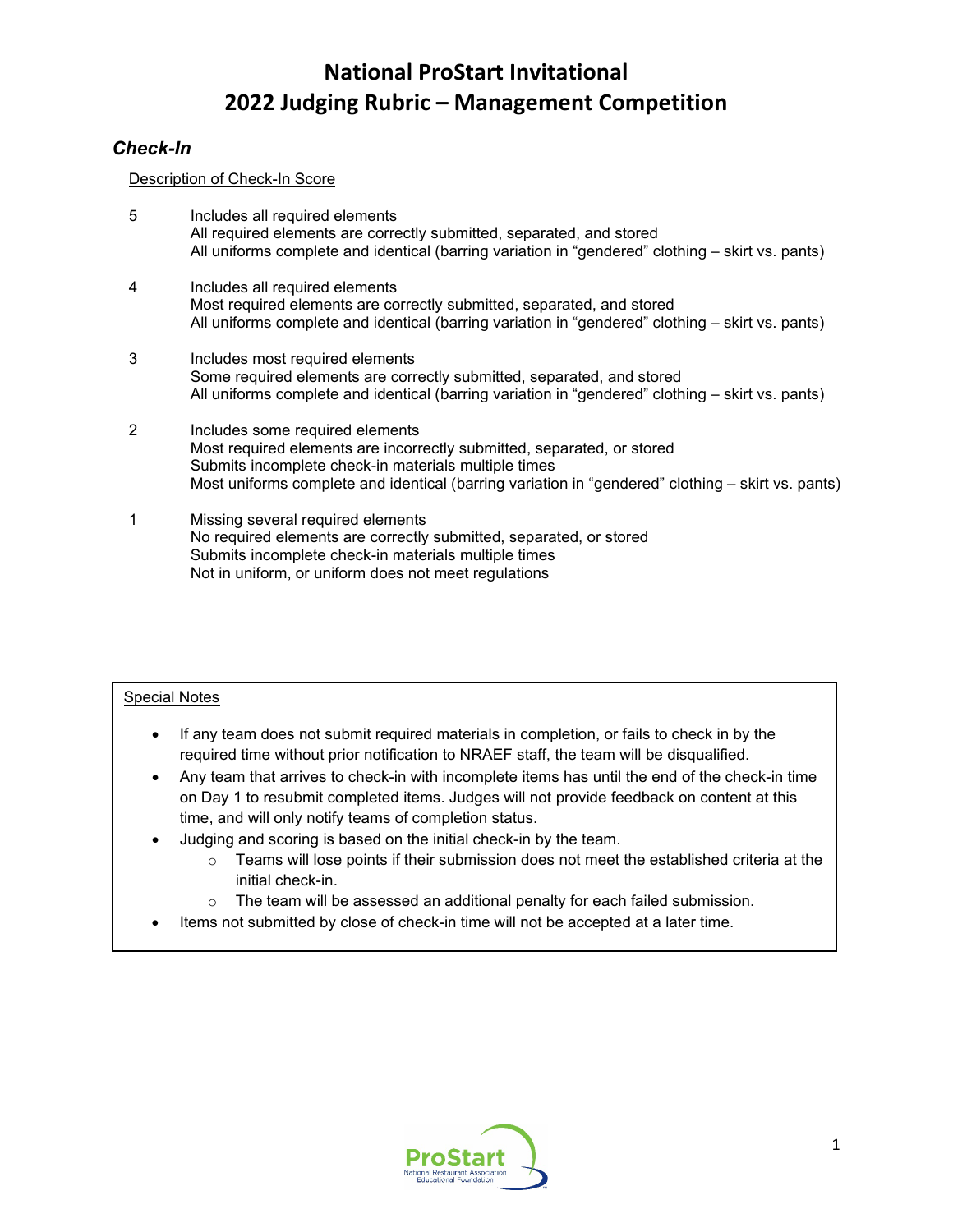# *Concept*

## Description of Concept Score

- 9-10 Includes all required elements Very easy to read and follow Tells complete story of concept
- 7-8 Includes all required elements Easy to read and follow Tells mostly complete story of concept
- 5-6 Includes most required elements Somewhat easy to read and follow Difficult to discern story of concept
- 3-4 Includes some required elements Somewhat difficult to read and follow Very difficult to discern story of concept
- 1-2 Missing several required elements Difficult to read and follow Unable to discern story of concept

### SWOT Analysis Score

- 9-10 Includes all required elements Very easy to read and follow Demonstrates full understanding of concept and challenges
- 7-8 Includes all required elements Easy to read and follow Demonstrates adequate understanding of concept and challenges
- 5-6 Includes most required elements Somewhat easy to read and follow Demonstrates some understanding of concept and challenges
- 3-4 Includes some required elements Somewhat difficult to read and follow Demonstrates little understanding of concept and challenges
- 1-2 Missing several required elements Difficult to read and follow Does not demonstrate understanding of concept and challenges

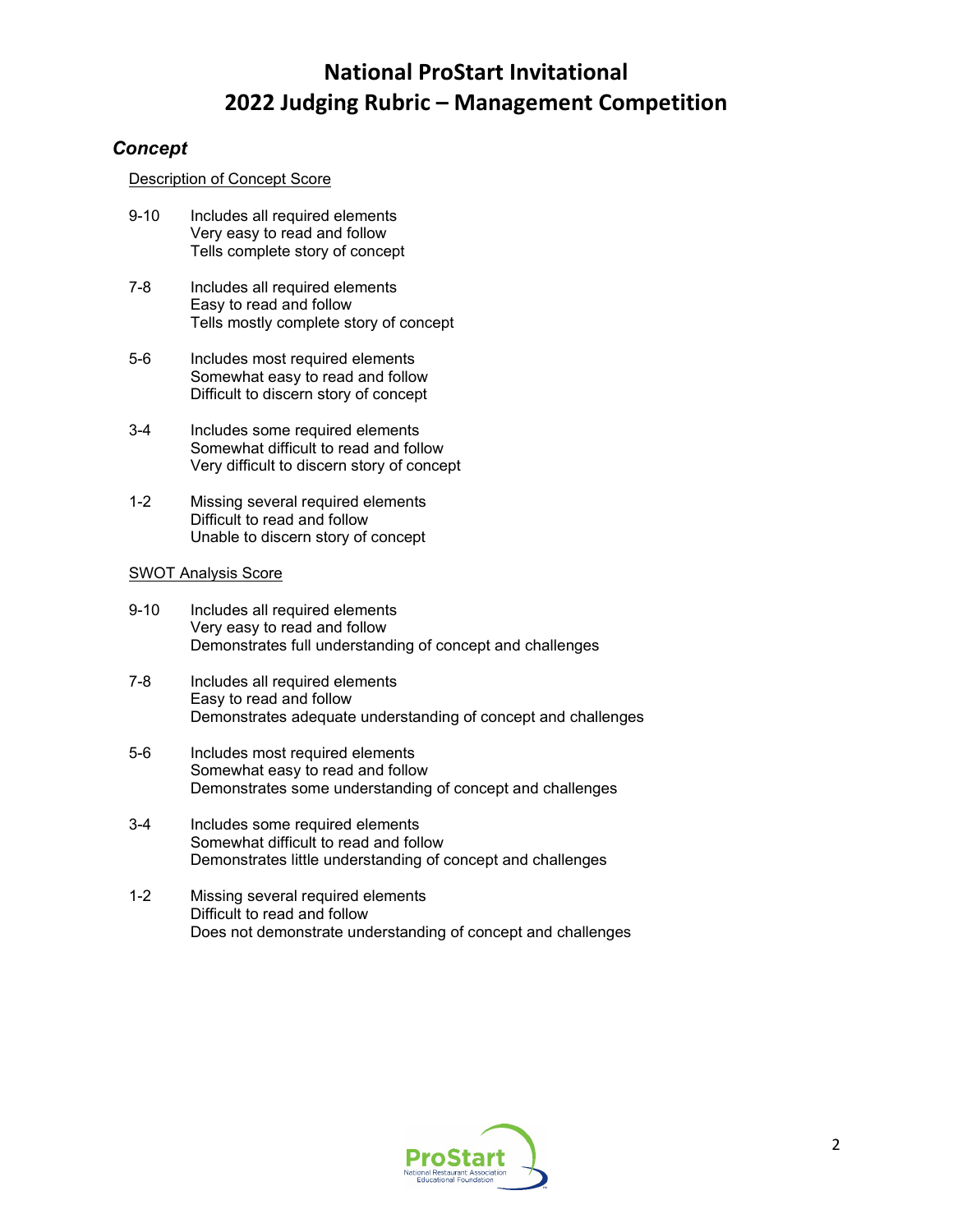### Presentation Skills Score

- 5 Excellent ability to sell concept Complete knowledge of concept Very easy to hear and understand
- 4 Good ability to sell concept Somewhat complete knowledge of concept Easy to hear and understand
- 3 Limited ability to sell concept Limited knowledge of concept Able to hear and understand
- 2 Limited ability to sell concept Limited knowledge of concept Difficult to hear and understand
- 1 Unable to sell concept Unable to discern story of concept Very difficult to hear or understand

#### Q&A – Depth of Knowledge Score

- 5 Demonstrates full understanding of restaurant concept and subject matter
- 4 Demonstrates adequate understanding of restaurant concept and subject matter
- 3 Demonstrates some understanding of restaurant concept and subject matter
- 2 Demonstrates little understanding of restaurant concept and subject matter
- 1 Does not demonstrate understanding of restaurant concept and subject matter

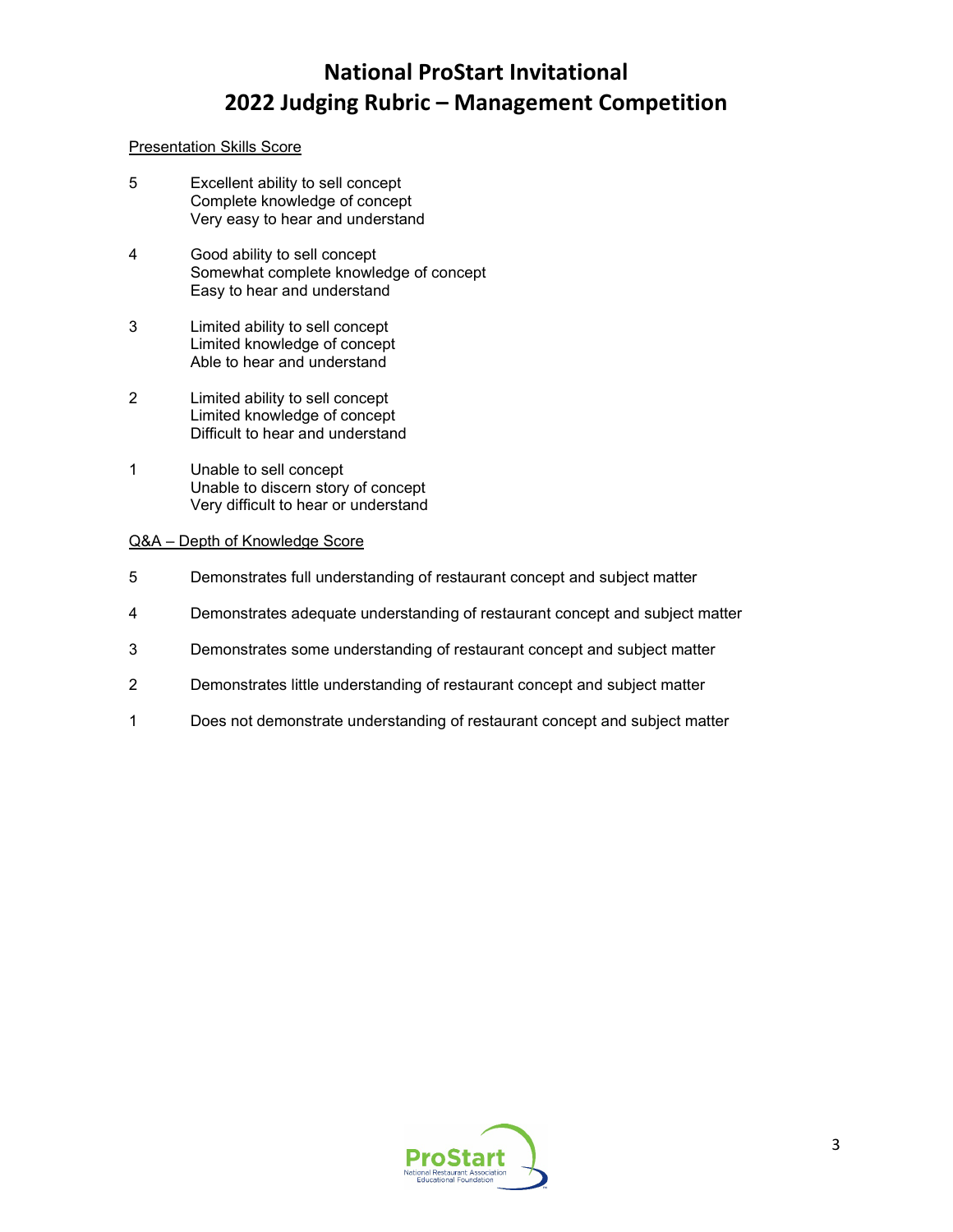# *Critical Thinking*

## Teamwork Score

- 5 Team can answer all questions with assurance and confidence Team collaborates effectively and in a timely manner Teams relates all answers directly to concept
- 4 Team can answer most questions with assurance and confidence Team collaborates effectively and in a timely manner Teams relates most answers directly to concept
- 3 Team struggles to answer questions w/ assurance & confidence Team sometimes collaborates effectively and for extended time Teams relates some answers directly to concept
- 2 Team answers few questions with assurance and confidence Team cannot collaborate effectively or in a timely manner Teams relates few answers directly to concept
- 1 Team answers few to no questions with assurance and confidence Team does not collaborate Teams cannot relate all answers to concept

## Presentation Skills Score

- 5 Excellent ability to sell concept Complete knowledge of concept Very easy to hear and understand
- 4 Good ability to sell concept Somewhat complete knowledge of concept Easy to hear and understand
- 3 Limited ability to sell concept Limited knowledge of concept Able to hear and understand
- 2 Limited ability to sell concept Limited knowledge of concept Difficult to hear and understand
- 1 Unable to sell concept Unable to discern story of concept Very difficult to hear or understand

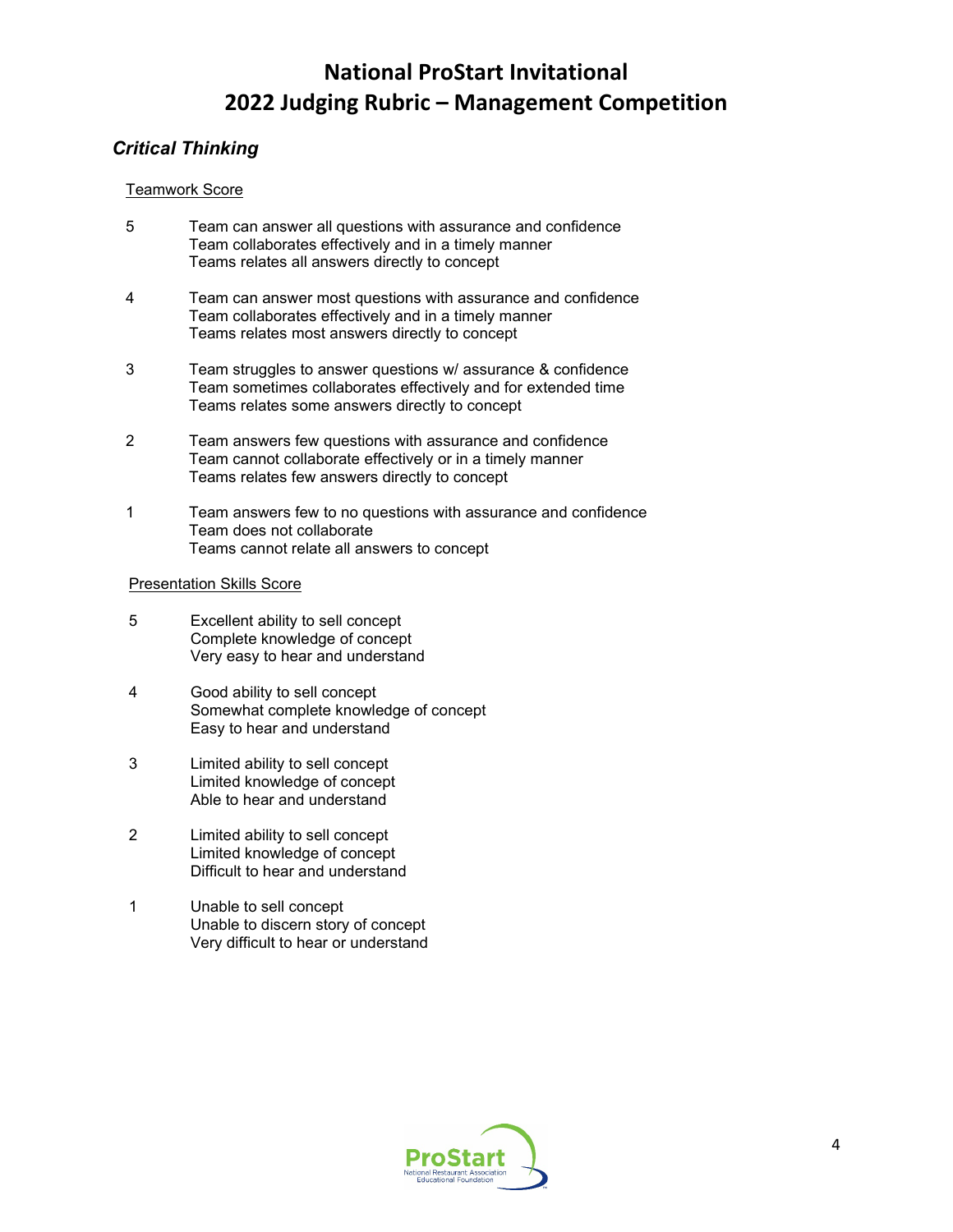## Q&A – Depth of Knowledge Score

- 5 Demonstrates full understanding of restaurant concept and subject matter
- 4 Demonstrates adequate understanding of restaurant concept and subject matter
- 3 Demonstrates some understanding of restaurant concept and subject matter
- 2 Demonstrates little understanding of restaurant concept and subject matter
- 1 Does not demonstrate understanding of restaurant concept and subject matter

#### Category Scenarios Score

- 9-10 Complete knowledge of critical thinking category Excellent and realistic solution to scenario All responses directly related to concept
- 7-8 Complete knowledge of critical thinking category Good and realistic solution to scenario Most responses directly related to concept
- 5-6 Mostly complete knowledge of critical thinking category Good and somewhat realistic solution to scenario Most responses directly related to concept
- 3-4 Some knowledge of critical thinking category Acceptable and some realistic solutions to scenario Some responses directly related to concept
- 1-2 Incomplete knowledge of critical thinking category Unrealistic solution to scenario Little to no responses directly related to concept

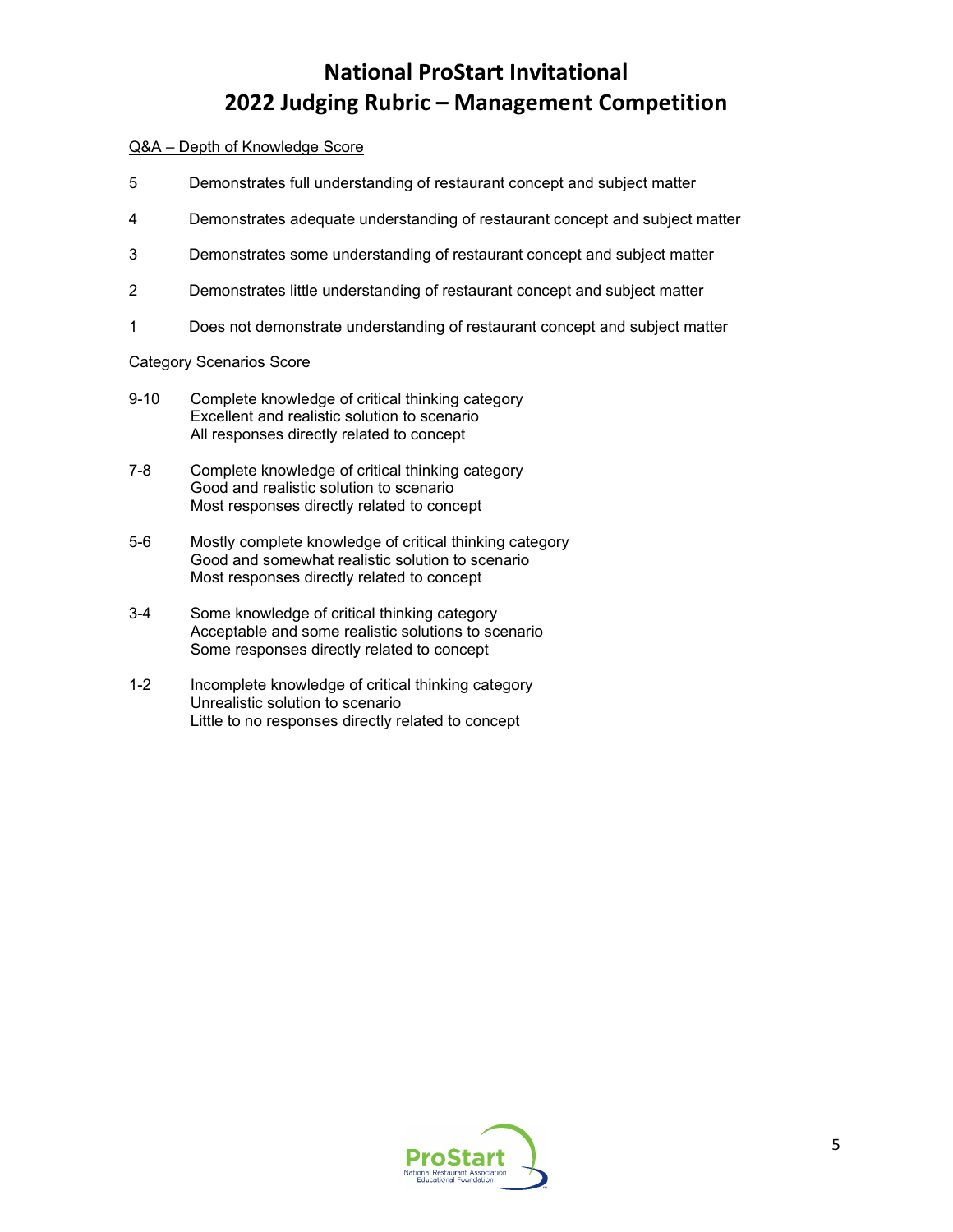# *Marketing*

## Matches Concept Score

- 5 All tactics strongly match and support concept Complete descriptions of each tactic Target markets, and tactic goals are well defined and defended
- 4 All tactics strongly match and support concept Mostly complete descriptions of each tactic Target markets, and tactic goals are defined and defended
- 3 Tactics mostly match and support concept Somewhat complete descriptions of each tactic Target markets, and tactic goals are somewhat defined and defended
- 2 Tactics somewhat match and support concept Incomplete or missing descriptions of each tactic Target markets, and tactic goals are not well defined and defended
- 1 Tactics do not match and support concept Tactic descriptions and explanations are missing Target markets, and tactic goals are well not complete

## Return on Investment Score

- 5 ROI analysis is thorough and well considered Includes realistic goals and numbers
- 4 ROI analysis is included and well considered Includes somewhat realistic goals and numbers
- 3 ROI analysis is somewhat well considered Includes somewhat realistic goals and numbers
- 2 ROI analysis is missing or incomplete Includes unrealistic goals and numbers
- 1 ROI analysis is missing or incomplete Does not include goals and numbers

## Tactic Budgets Score

- 5 All budgets are complete All budgets include all necessary details All budgets are realistic for concept and target market
- 4 Most budgets are complete Budgets include most necessary details Budgets are somewhat realistic for concept and/or target market
- 3 Budgets are incomplete (some items missing) Budgets include few necessary details Budgets are not realistic for concept and/or target market

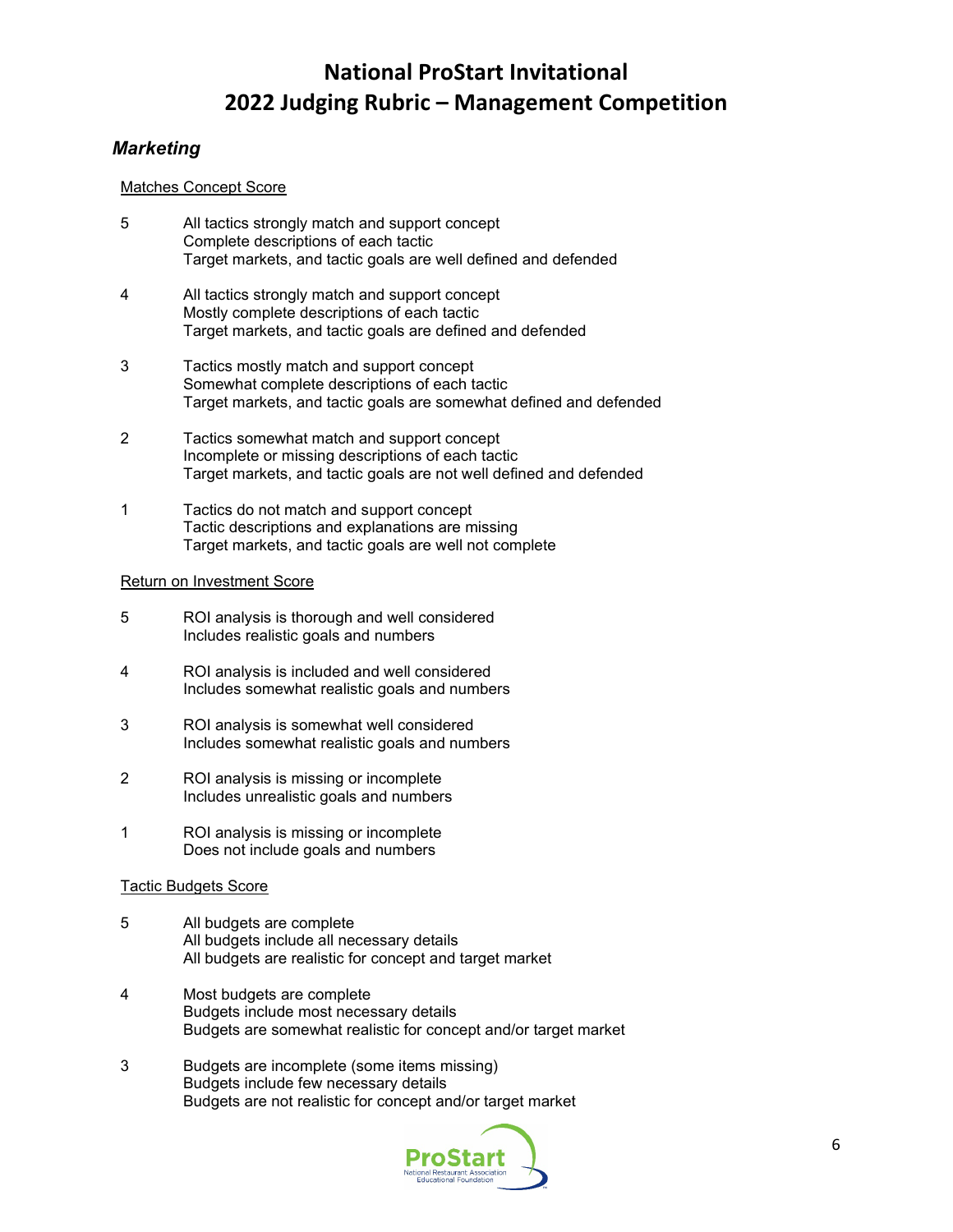- 2 Budgets are incomplete (some items missing) Budgets include few necessary details Budgets are unrealistic for concept or target market
- 1 Budgets are incomplete (some items missing) Budgets include no details Budgets are completely unrealistic for concept or target market

### Marketing Samples Score

- 5 Each tactic has a detailed sample or depiction Samples match tactic, budget, and concept very well Samples match description of tactic
- 4 Each tactic has a somewhat detailed sample or depiction Samples mostly match tactic, budget, and/or concept very well Samples mostly match description of tactic
- 3 Most tactics have a detailed sample and/or depiction Some samples match tactic, budget, and/or concept well Some samples match description of tactic
- 2 Few tactics have a detailed sample or depiction Few samples match tactic, budget, or concept very well Few samples match description of tactic
- 1 No tactics have detailed samples or depictions Samples do not match tactic, budget, or concept Sample does not match description of tactic

## **Creativity Score**

- 5 Tactics show innovative approach to launching concept Tactics show creative design elements
- 4 Most tactics show innovative approach to launching concept Most tactics show creative design elements
- 3 Some tactics show innovative approach to launching concept Some tactics show creative design elements
- 2 Few tactics show innovative approach to launching concept Few tactics show creative design elements
- 1 No tactics show innovative approach to launching concept No tactics show creative design elements

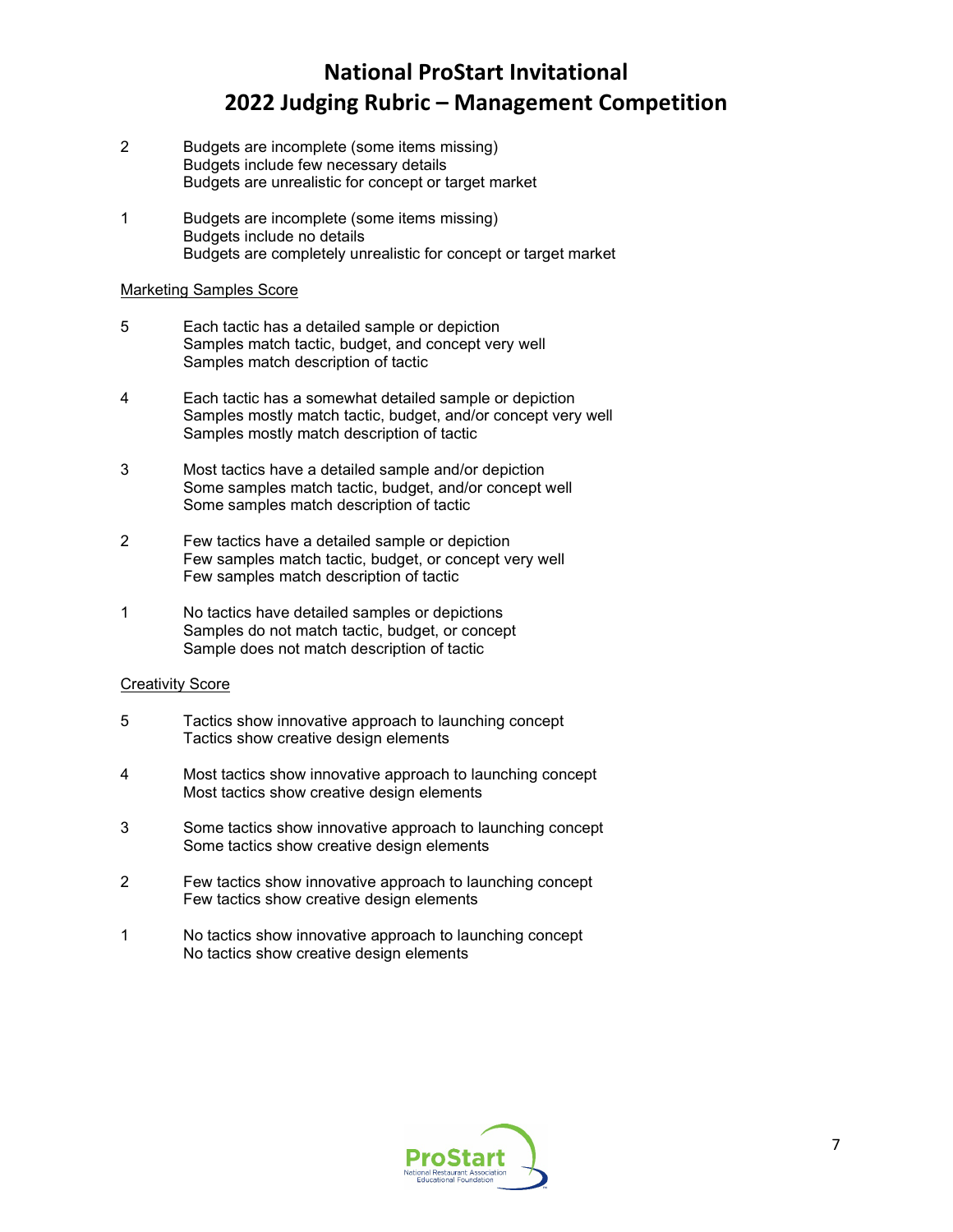## Presentation Skills Score

- 5 Excellent ability to sell concept Complete knowledge of concept Very easy to hear and understand
- 4 Good ability to sell concept Somewhat complete knowledge of concept Easy to hear and understand
- 3 Limited ability to sell concept Limited knowledge of concept Able to hear and understand
- 2 Limited ability to sell concept Limited knowledge of concept Difficult to hear and understand
- 1 Unable to sell concept Unable to discern story of concept Very difficult to hear or understand

#### Q&A – Depth of Knowledge Score

- 5 Demonstrates full understanding of restaurant concept and subject matter
- 4 Demonstrates adequate understanding of restaurant concept and subject matter
- 3 Demonstrates some understanding of restaurant concept and subject matter
- 2 Demonstrates little understanding of restaurant concept and subject matter
- 1 Does not demonstrate understanding of restaurant concept and subject matter

#### Marketing Poster Score

- 5 Sample is clearly displayed on poster Samples match description of tactic
- 4 Sample is included on poster Most samples match description of tactic
- 3 Sample is included on poster Some samples match description of tactic
- 2 Sample is not included on poster Few samples match description of tactic
- 1 Sample is not included on poster Samples does not match description of tactic

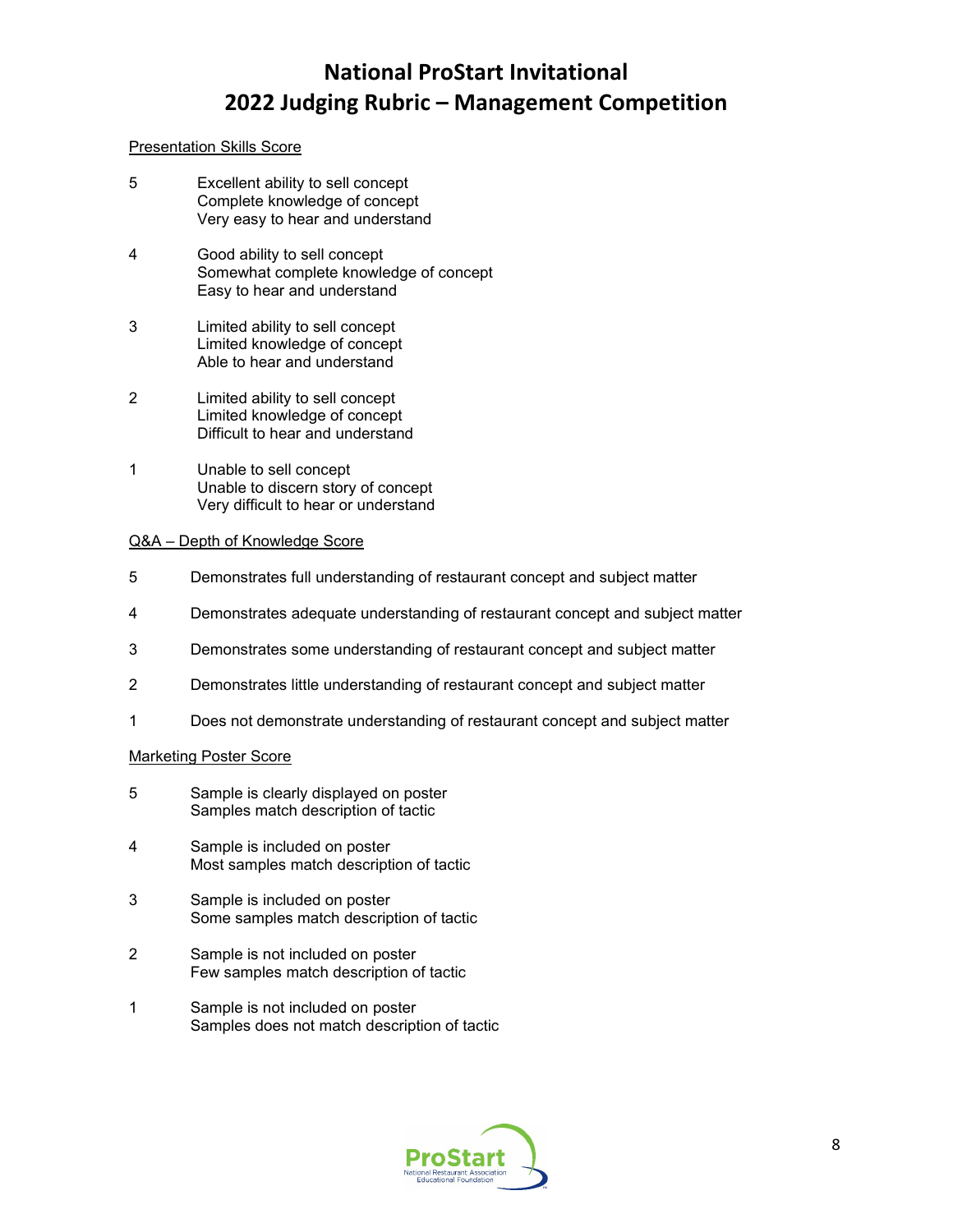# *Costing*

Recipes, Costing, and Pricing Score

- 5 Recipe and costing are on official template Recipe costing calculations are correct and complete, using 33% food cost Recipes presented represent a full menu item All sources are properly acknowledged using MLA formatting
- 4 Recipe and costing are on official template Recipe costing calculations are mostly correct and complete, using 33% food cost Recipes presented represent a full menu item All sources are properly acknowledged using MLA formatting
- 3 Recipe and costing are on official template Recipe costing calculations are incorrect, or do not use 33% food cost Recipes presented may represent a full menu item All sources are properly acknowledged using MLA formatting
- 2 Recipe and costing are mostly on official template Recipe costing calculations are incorrect, incomplete, or do not use 33% food cost Recipes presented may or may not represent a full menu item All sources are properly acknowledged using MLA formatting
- 1 Recipe and costing are not official template Recipe costing calculations are incorrect, incomplete, or do not use 33% food cost Recipes presented do not represent a full menu item All sources are properly acknowledged using MLA formatting

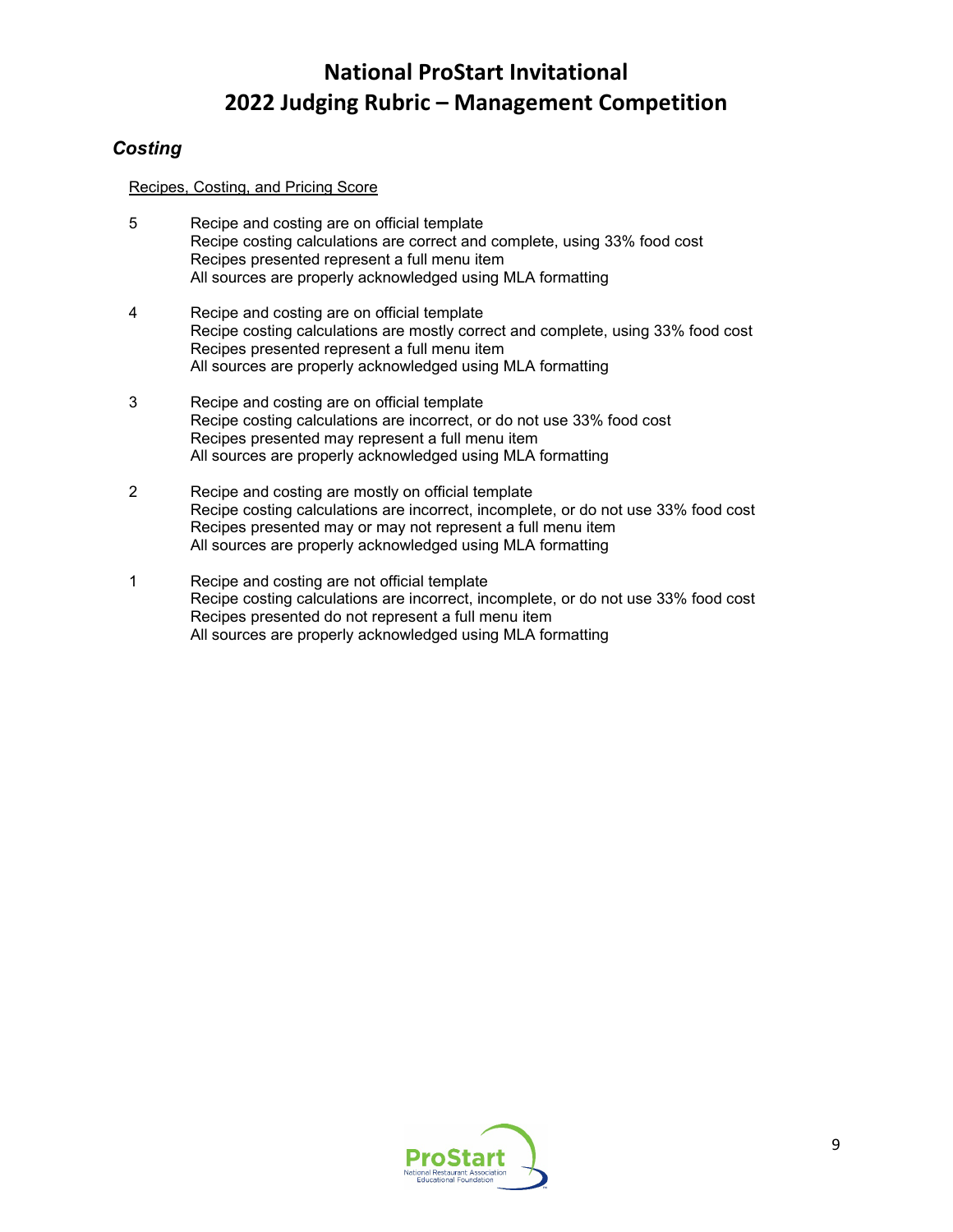## *Menu*

#### Matches Concept Score

- 5 Fully matches and enhances concept All menu items support concept Very good sample of appropriate menu mix
- 4 Matches and enhances concept Most menu items support concept Good sample of appropriate menu mix
- 3 Stretches to match and/or enhance concept Some menu items support concept Incomplete sample of appropriate menu mix
- 2 Does not match or enhance concept Few menu items do not support concept Lacking sample of appropriate menu mix
- 1 Does not match or enhance concept Menu items do not support concept Lacking sample of appropriate menu mix

## Description of 12 Items Score

- 5 Complete descriptions of all menu items Descriptions are well thought out Descriptions are inviting and sell the items
- 4 Mostly complete descriptions of all menu items Descriptions are somewhat well thought out Descriptions are somewhat inviting and sell the items
- 3 Incomplete descriptions of menu items Descriptions are not well thought out Descriptions are not inviting; do not sell the items
- 2 Inadequate descriptions of menu items Descriptions are not well thought out Descriptions are not inviting; do not sell the items
- 1 Missing descriptions of menu items Descriptions are not well thought out Descriptions are not inviting; do not sell the items

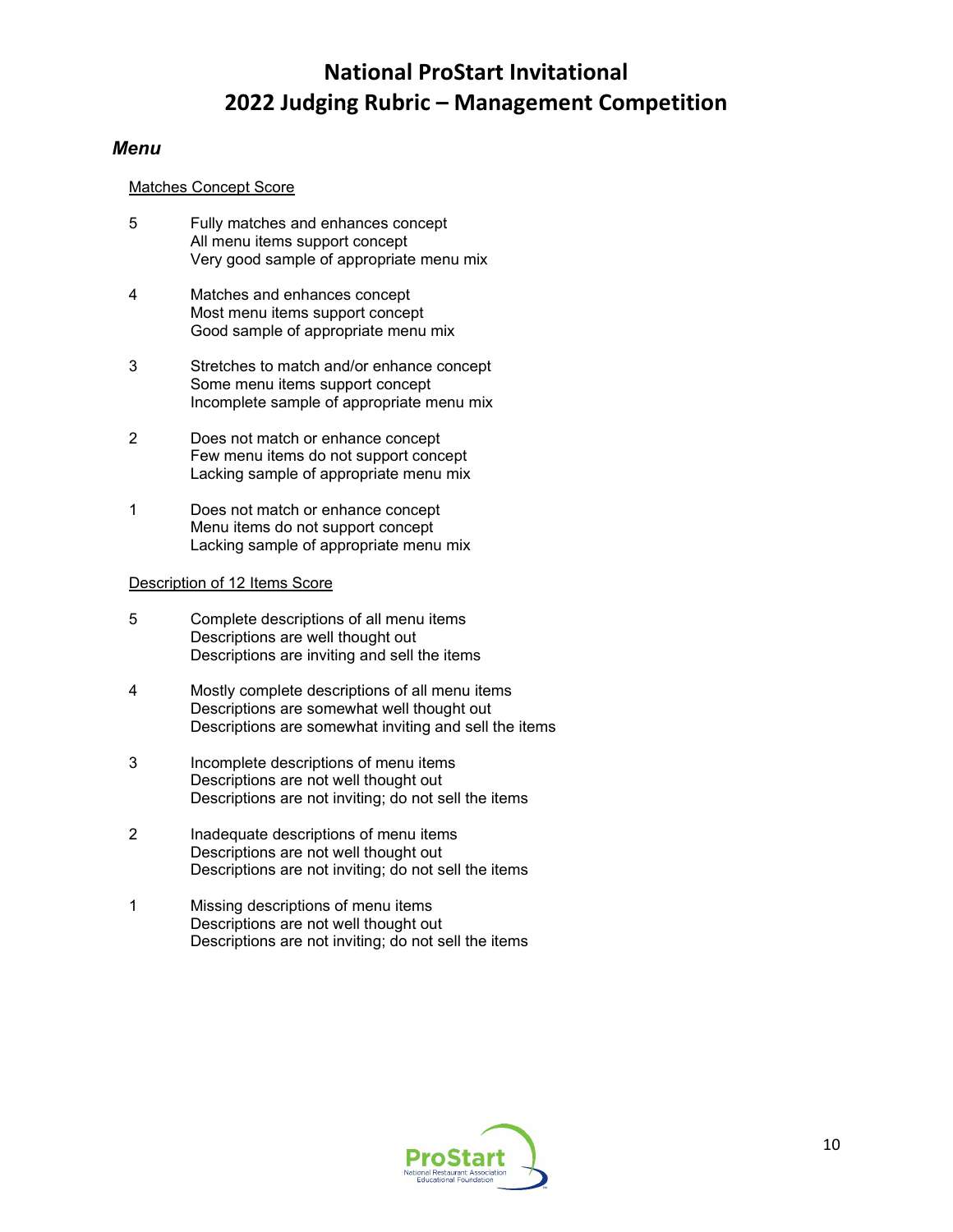### Menu Samples Score

- 5 Menu is very clear and very easy to read Menu is laid out in logical manner Menu presentation and design match concept
- 4 Menu is clear and easy to read Menu is laid out in somewhat logical manner Menu presentation and design match concept
- 3 Menu is not clear and/or not easy to read Menu is not laid out in logical manner Menu presentation and design match concept
- 2 Menu is not clear and/or not easy to read Menu is not laid out in logical manner Menu presentation and design somewhat match concept
- 1 Menu is not clear and/or difficult easy to read Menu is not laid out in logical manner Menu presentation and design do not match concept

#### Photos Score

- 5 Menu item is presented in appealing and appetizing manner Photos represent menu items as written Photos are clear
- 4 Menu item is presented in appealing and appetizing manner Photos mostly represent menu items as written Photos are clear
- 3 Menu item is presented in appealing and appetizing manner Photos somewhat represent menu items as written Photos may be unclear or out of focus
- 2 Menu item is presented in appealing and appetizing manner Photos do not represent menu items as written Photos may be unclear or out of focus
- 1 Menu item is presented in appealing and appetizing manner Photos do not represent menu items as written Photos may be unclear or out of focus

#### Presentation Skills Score

- 5 Excellent ability to sell concept Complete knowledge of concept Very easy to hear and understand
- 4 Good ability to sell concept Somewhat complete knowledge of concept Easy to hear and understand

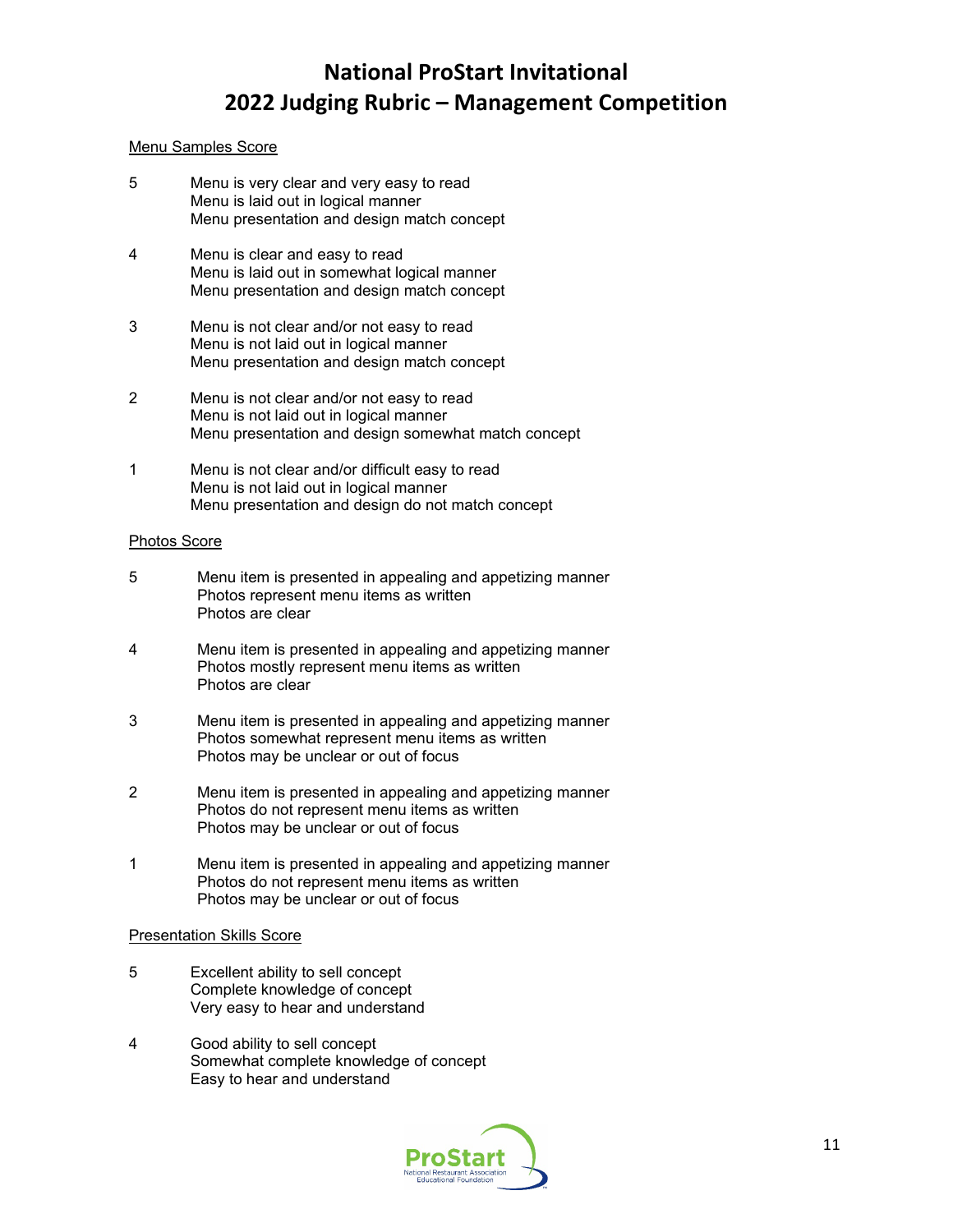- 3 Limited ability to sell concept Limited knowledge of concept Able to hear and understand
- 2 Limited ability to sell concept Limited knowledge of concept Difficult to hear and understand
- 1 Unable to sell concept Unable to discern story of concept Very difficult to hear or understand

#### Q&A – Depth of Knowledge Score

- 5 Demonstrates full understanding of restaurant concept and subject matter
- 4 Demonstrates adequate understanding of restaurant concept and subject matter
- 3 Demonstrates some understanding of restaurant concept and subject matter
- 2 Demonstrates little understanding of restaurant concept and subject matter
- 1 Does not demonstrate understanding of restaurant concept and subject matter

#### Menu Poster Score

- 5 Menu is very clear and very easy to read Menu is laid out in logical manner Menu presentation and design match concept
- 4 Menu is clear and easy to read Menu is laid out in somewhat logical manner Menu presentation and design match concept
- 3 Menu is not clear and/or not easy to read Menu is not laid out in logical manner Menu presentation and design match concept
- 2 Menu is not clear and/or not easy to read Menu is not laid out in logical manner Menu presentation and design somewhat match concept
- 1 Menu is not clear and/or difficult easy to read Menu presentation and design match concept Menu presentation and design do not match concept

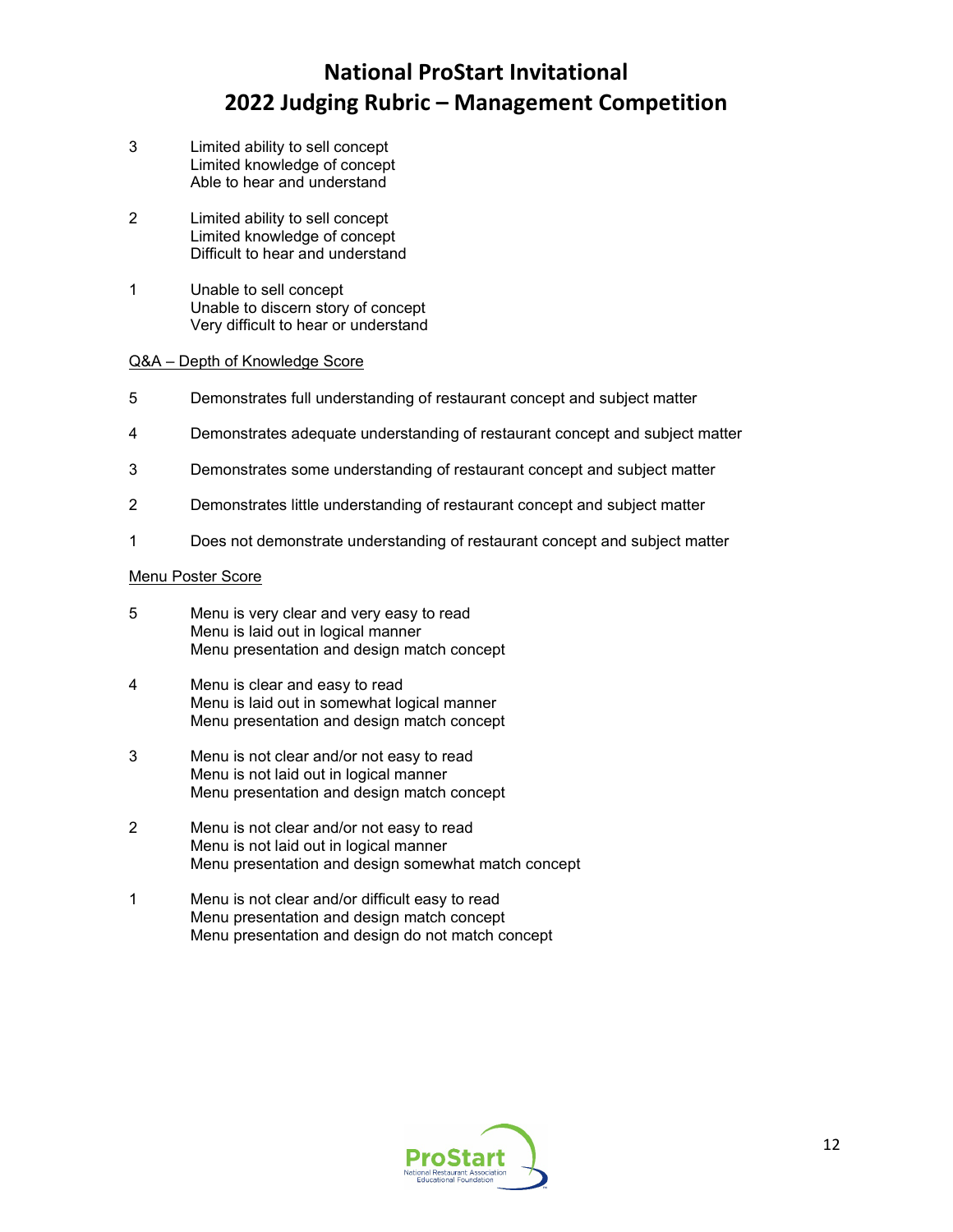# *Operations*

### Layout Selection & Floorplan Score

- 9-10 Excellent floor plan; all elements included and noted Restaurant scenario selection is creative and enhances concept Creative use of space and flow
- 7-8 Good floor plan; all elements included and noted Restaurant scenario selection enhances concept Some creative use of space and flow
- 5-6 Acceptable floor plan; most elements included and/or noted Restaurant scenario selection matches concept Little creative use of space and flow
- 3-4 Incomplete floor plan with many elements missing Restaurant scenario selection somewhat matches concept Confusing use of space and flow
- 1-2 Incomplete floor plan with many elements missing Restaurant scenario selection does not enhance concept Confusing use of space and flow

## Interior & Decor Score

- 5 Matches and enhances concept Complete description of interior and décor Easily identifiable samples/pictures provided
- 4 Somewhat matches and enhances concept Complete description of interior and décor Some identifiable samples/pictures provided
- 3 Does not match and/or enhance concept Description of interior and décor confusing Difficulty in identifying samples/pictures provided
- 2 Does not match or enhance concept Description of interior and décor lacking Not complete samples/pictures
- 1 Does not match or enhance concept Description of interior and décor lacking or missing Samples/pictures not included

## Organizational Chart Score

- 5 Staffing plan matches and is appropriate for concept Chart is very easy to read and follow
- 4 Staffing plan somewhat matches and is appropriate for concept Chart is easy to read and follow